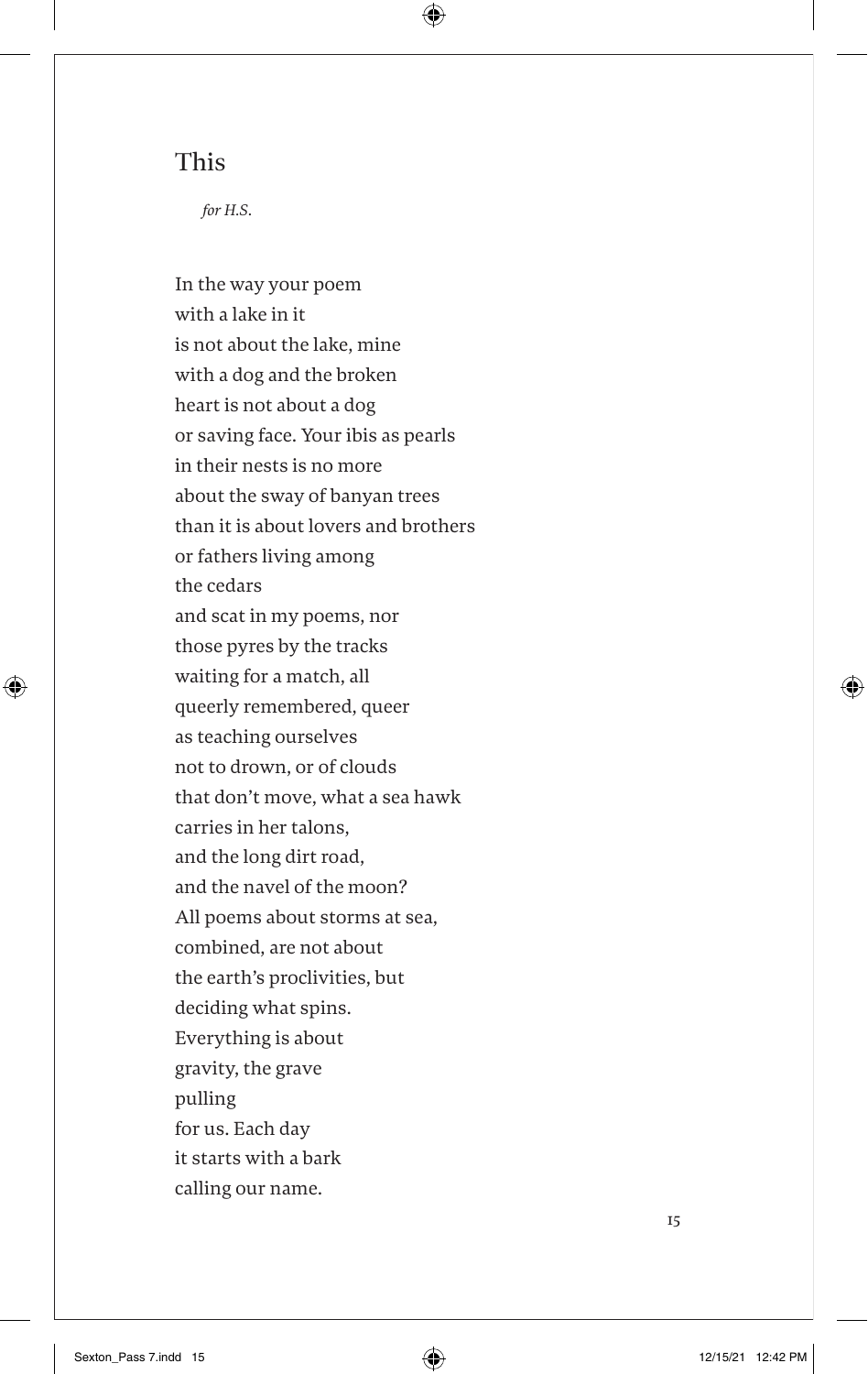### Caper

When I am an eraser I can do anything. Mistakes may be made with impunity. I write as though paper will never be priceless, it crumples and springs back. The invention of the pencil protects me from permanency and practicality. Ideas are not commitments. This jaw line may be drawn smooth, not cracked, to receive a caress. I draw shade and under it a neck, shoulders. I dream this to be me, that dreams matter. If I can be my dream, and live it too, so can you.

 $\bigoplus$ 

⊕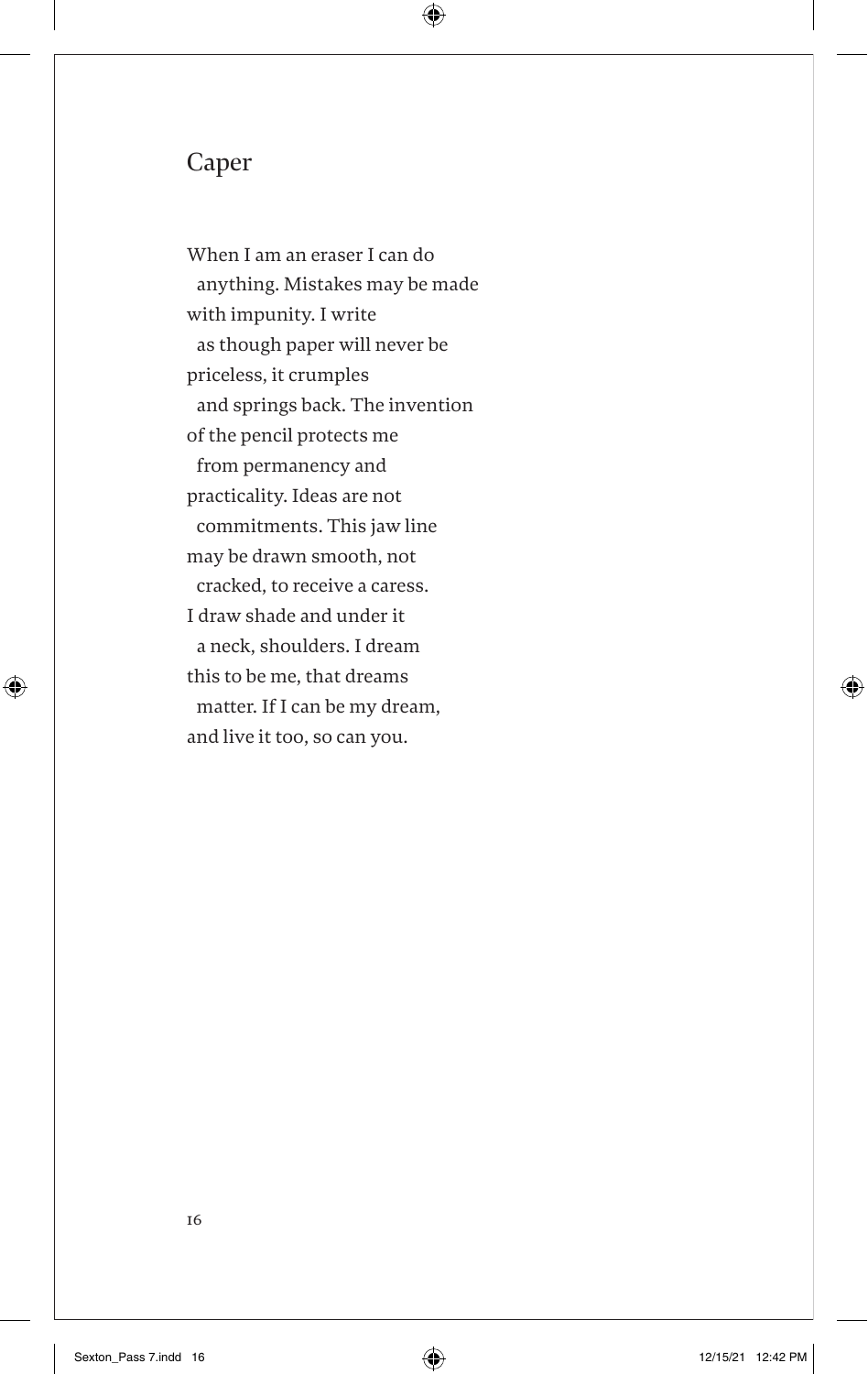# The Motorist

"*Life is a movie. Death is a photograph."* Susan Sontag

 $\bigoplus$ 

A picture of a car and its driver competes poorly with the road, the cliff, the sea

moving, in real time. Between the driver and her heap,

her free arm open, her hand is catching and letting go atoms and atoms of that

which shall remain nameless so long as she knows

 $\bigoplus$ 

she is free not to be where she's expected to go.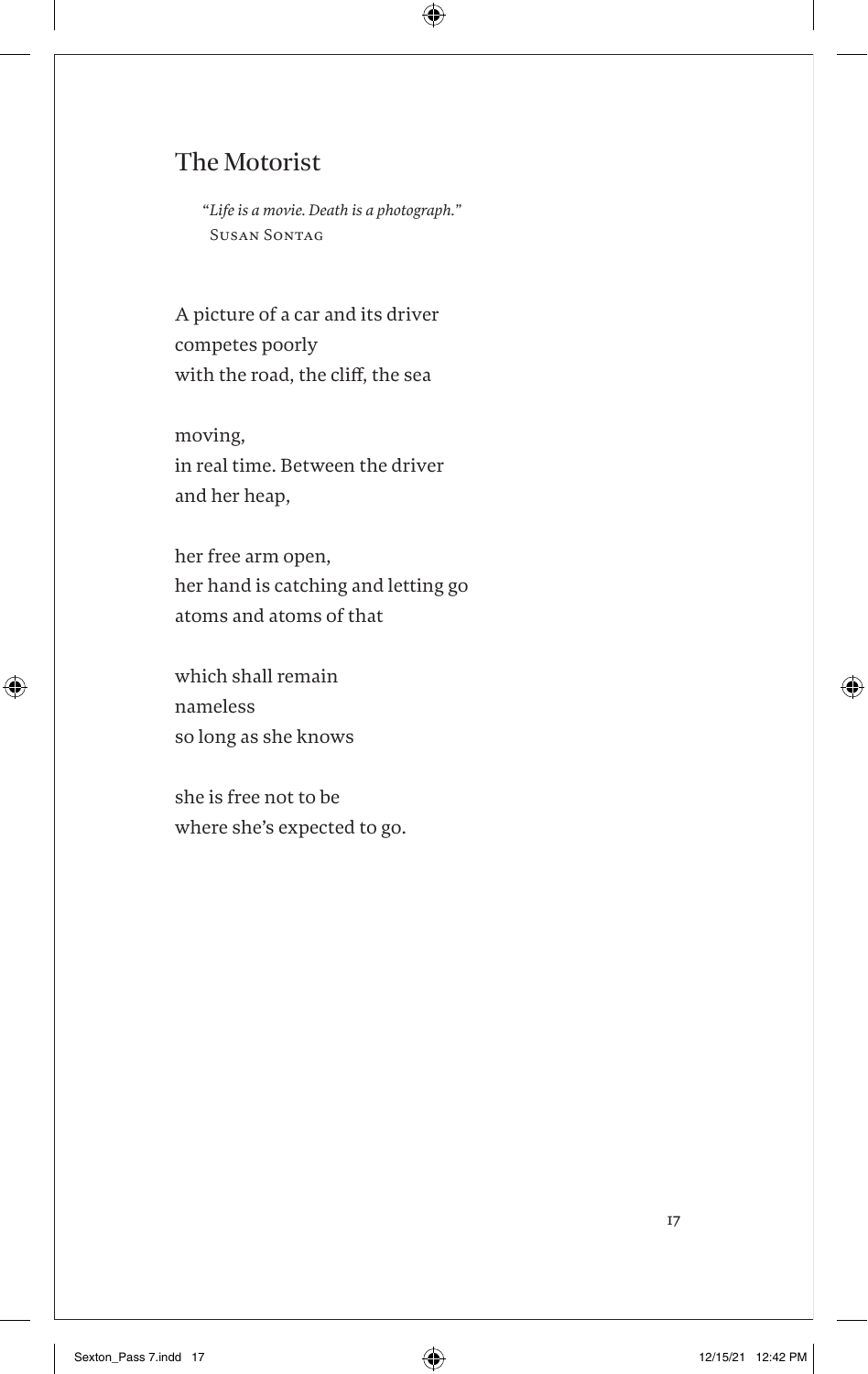#### Drive

My tiny car's tiny engine groans and hums the way my mother hummed

 $\bigoplus$ 

a little ditty when nervous, the way I do

mulling over something hard letting my chest send a message

to my mouth, my mouth forming a kind of growl while all along

staying shut. I enter the on-ramp to the freeway heading home

from a family visit, the pedal to the floor, I pump my chin

toward the dashboard thinking I'm helping. I think I hear

18

⊕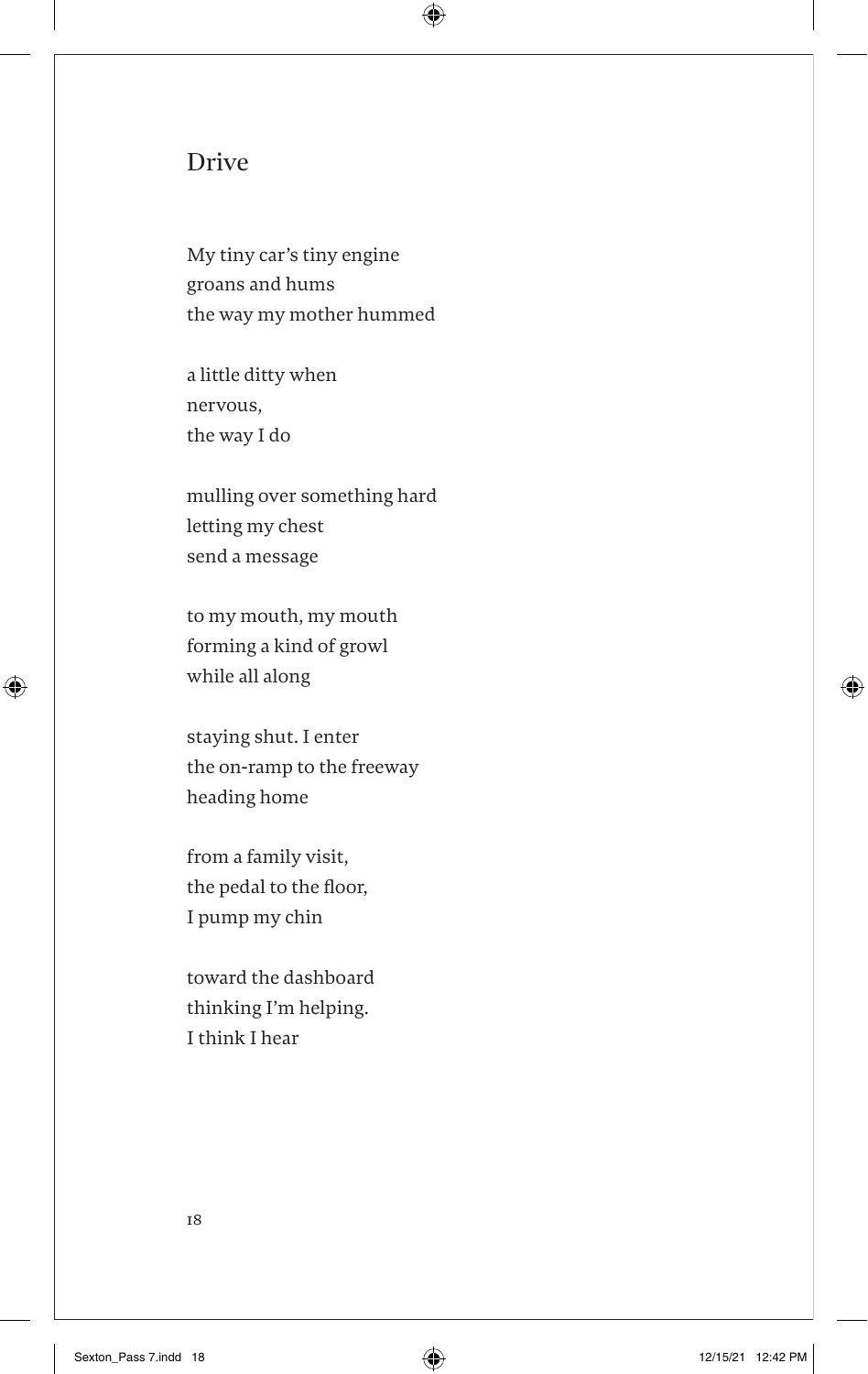## my brother's taunt: *What is it with women*

 $\bigoplus$ 

*and cars?* We are old, old enough, to equate mobility

with independence. Real wheels take me out of state,

escaping the trap I thought was the small town. For this

I left the ocean I left the trees I left Eel Pond with seabirds

standing on spring ice, summer surfboards lined up on the berm

between the sea grass and the sea. I left my family of origin,

my Lucky buried in the backyard, dog heaven, now home to a chalet

19

 $\bigoplus$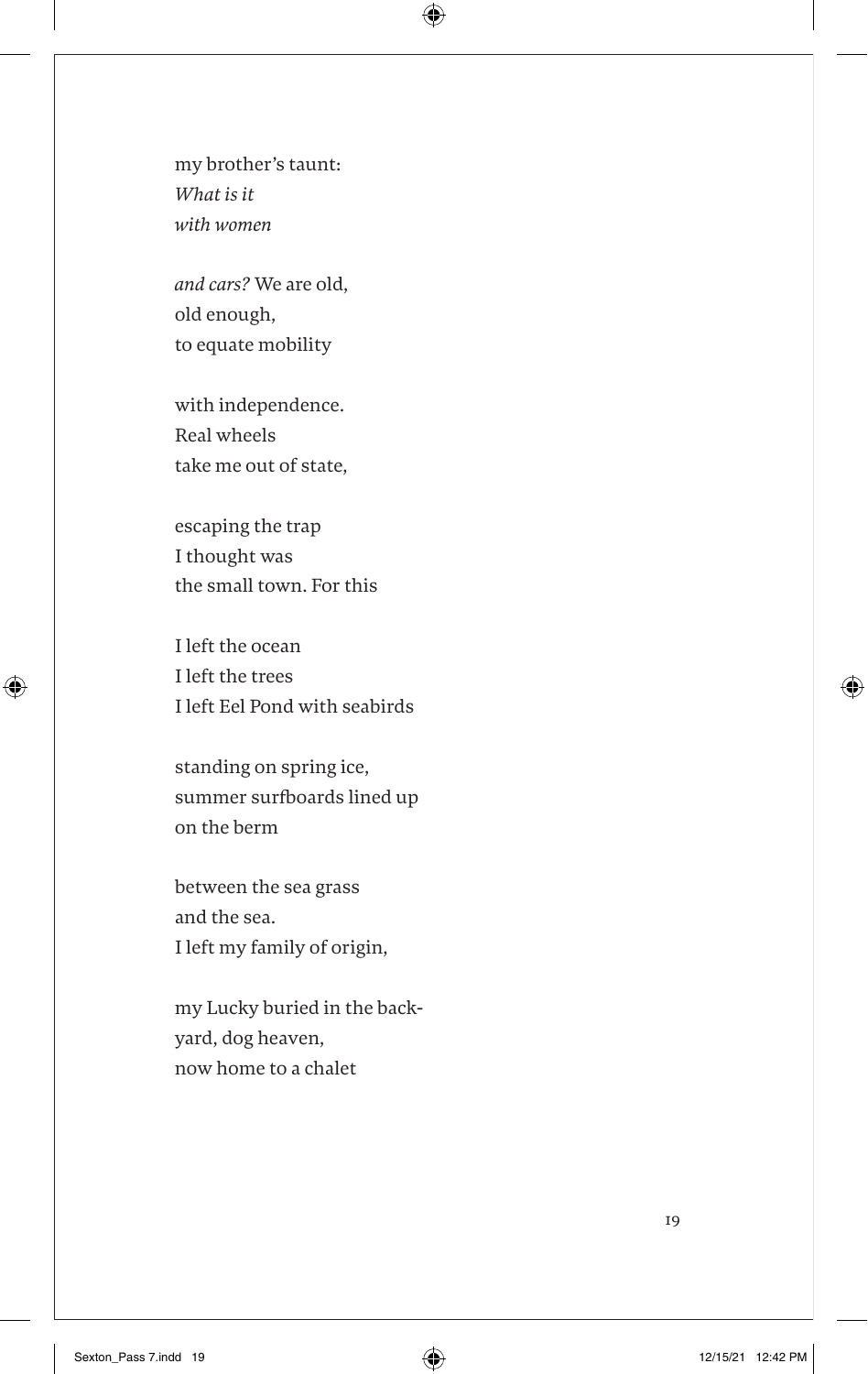built by strangers, the chicken coop, the barn, gone. When  $\bigoplus$ 

driving I think of love as a road trip, the soaring, the breakdown, jump-

starts, the brand new, and old reliable. I'm no mechanic

though I once knew how to change a fan belt sheared to a thread.

Here the air is fresh. The new mutt who travels with me

leaves her nose prints on the passenger windows the way my old dog did,

leaving a spot just clear enough to drive through.

20

 $\bigoplus$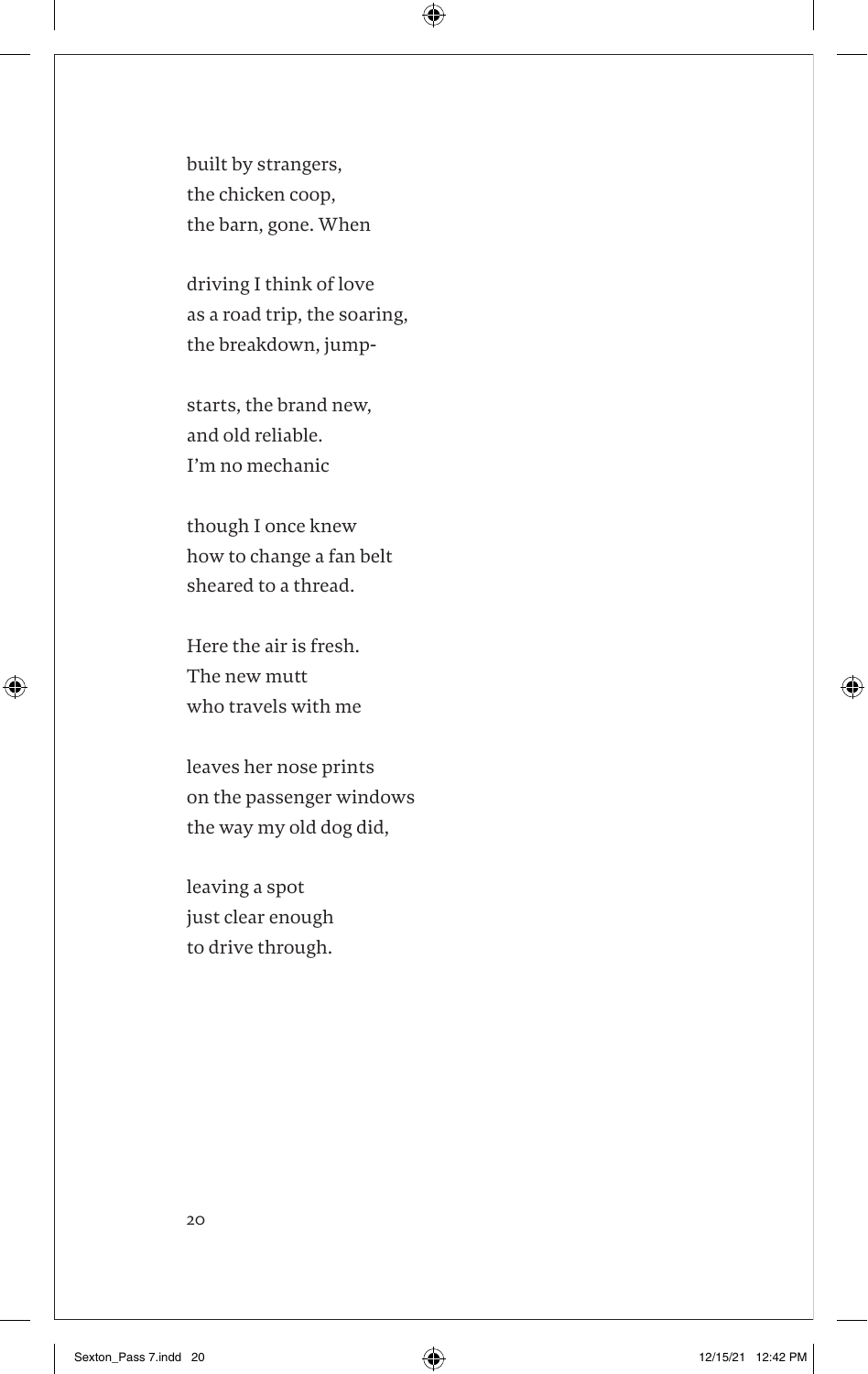### Run

I am walking & talking at first then humming picking up the pace  $\bigoplus$ 

my stride following the singing which begins as a strum

until a clicking reminds me that fuel which is matter which is mind

which is idea is not endless and only as fertile as the working

 $\bigoplus$ 

brain allows the brain we take for granted

which could fail at any time. And that clicking?

21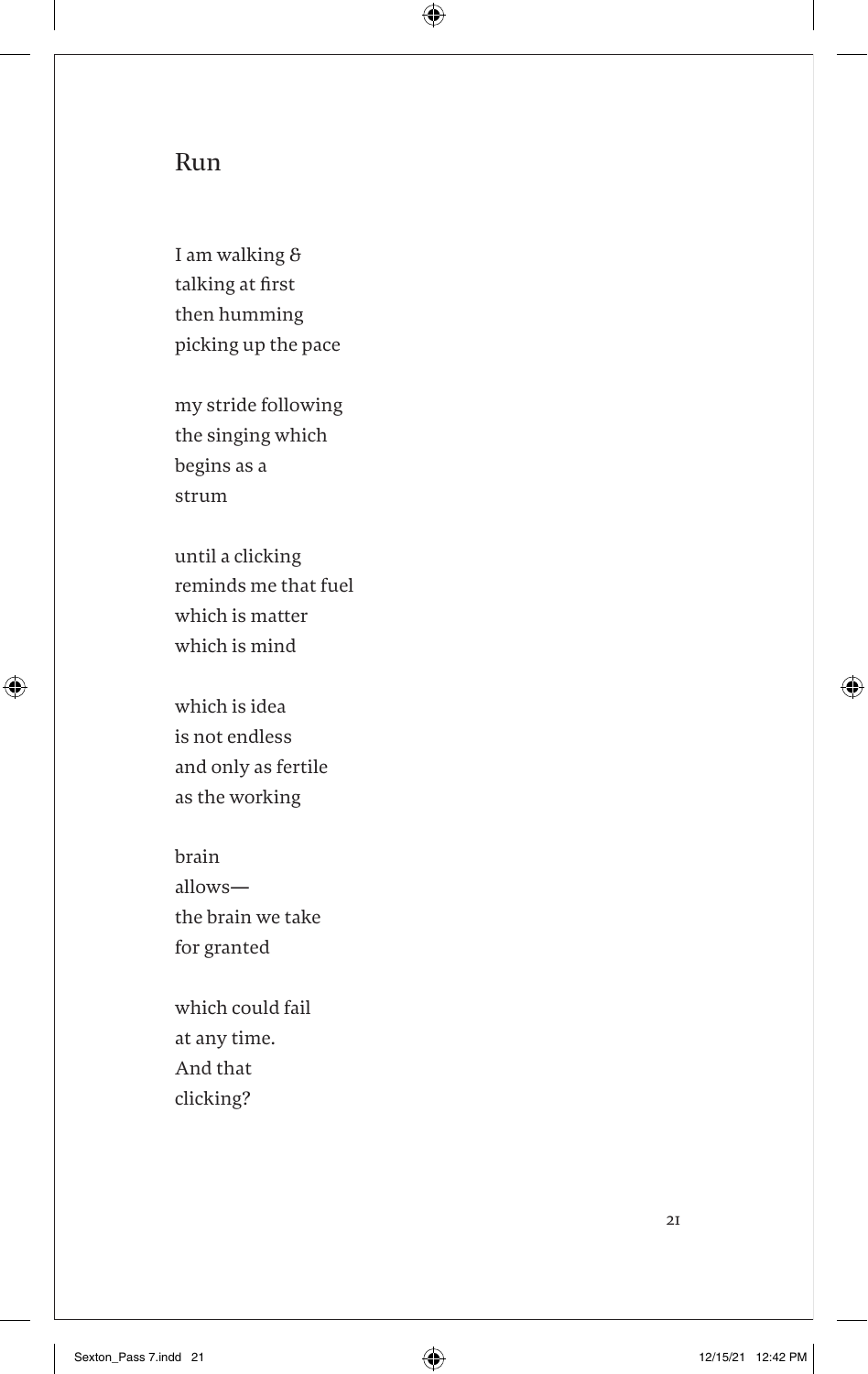I begin to walk faster unused to the acceleration  $\bigoplus$ 

of unknowing how to keep up with losing a fading of something

that is not firm graspable watching it go a voice which is

now singing as if voice were light and the sun is

that shot in the dark that cries *run.*

 $\bigoplus$ 

22

 $\bigoplus$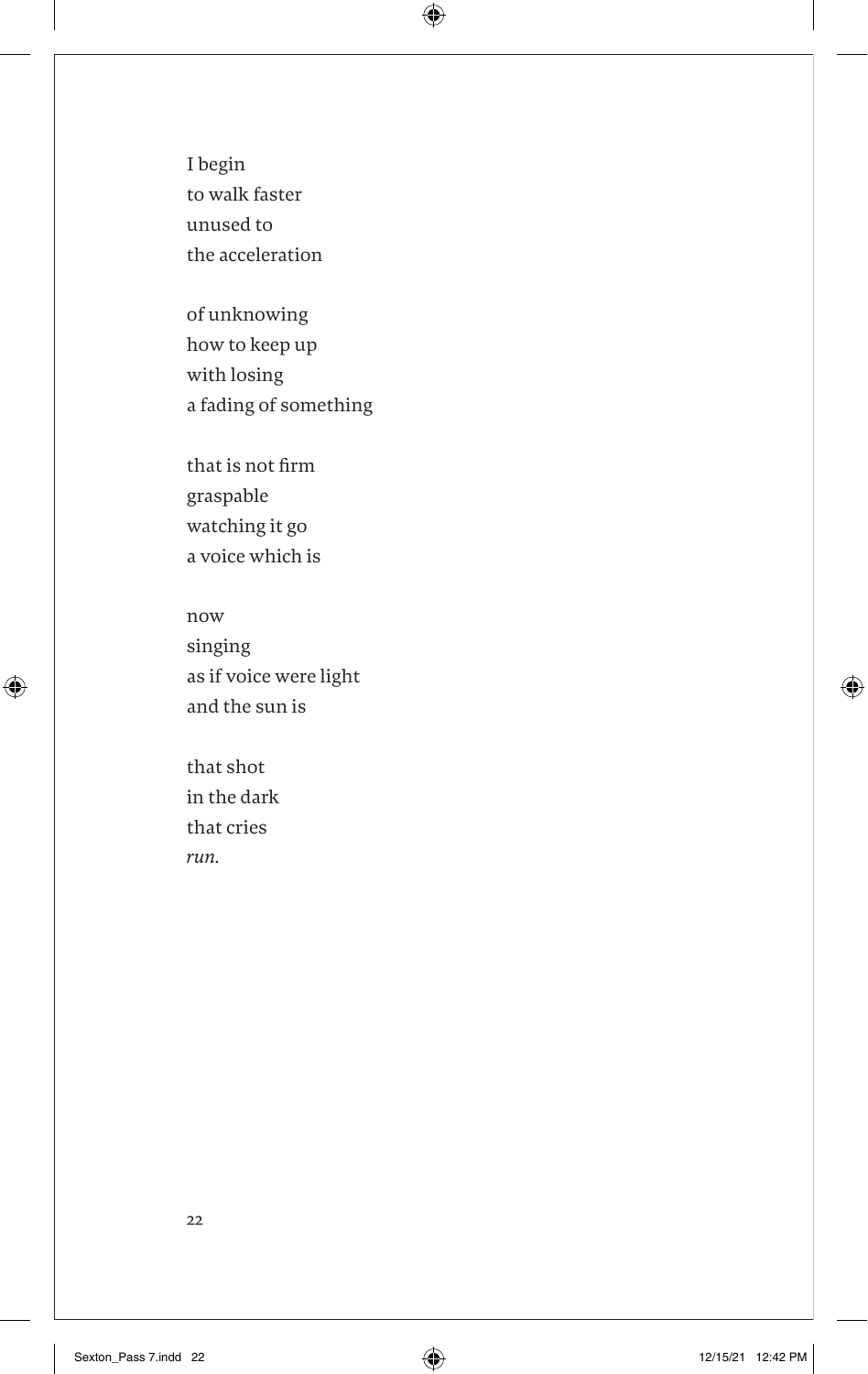# Self-Portrait: Between the Car and the Sea

 $\bigoplus$ 

I think I'll stay blonde a while longer. Downshifting for the view, today,

the engine strains in first gear the way on foot my body

climbing the last few steps does. You'd hear it, too, if the heart

had a literal voice. Silently pulling for itself, the will wants the body to

give it what it wants. How long will these parts last? I put off minding the flags

lifting their faces. I watch sea lice flit from shell to sand to beach eased by transition lenses.

23

⊕